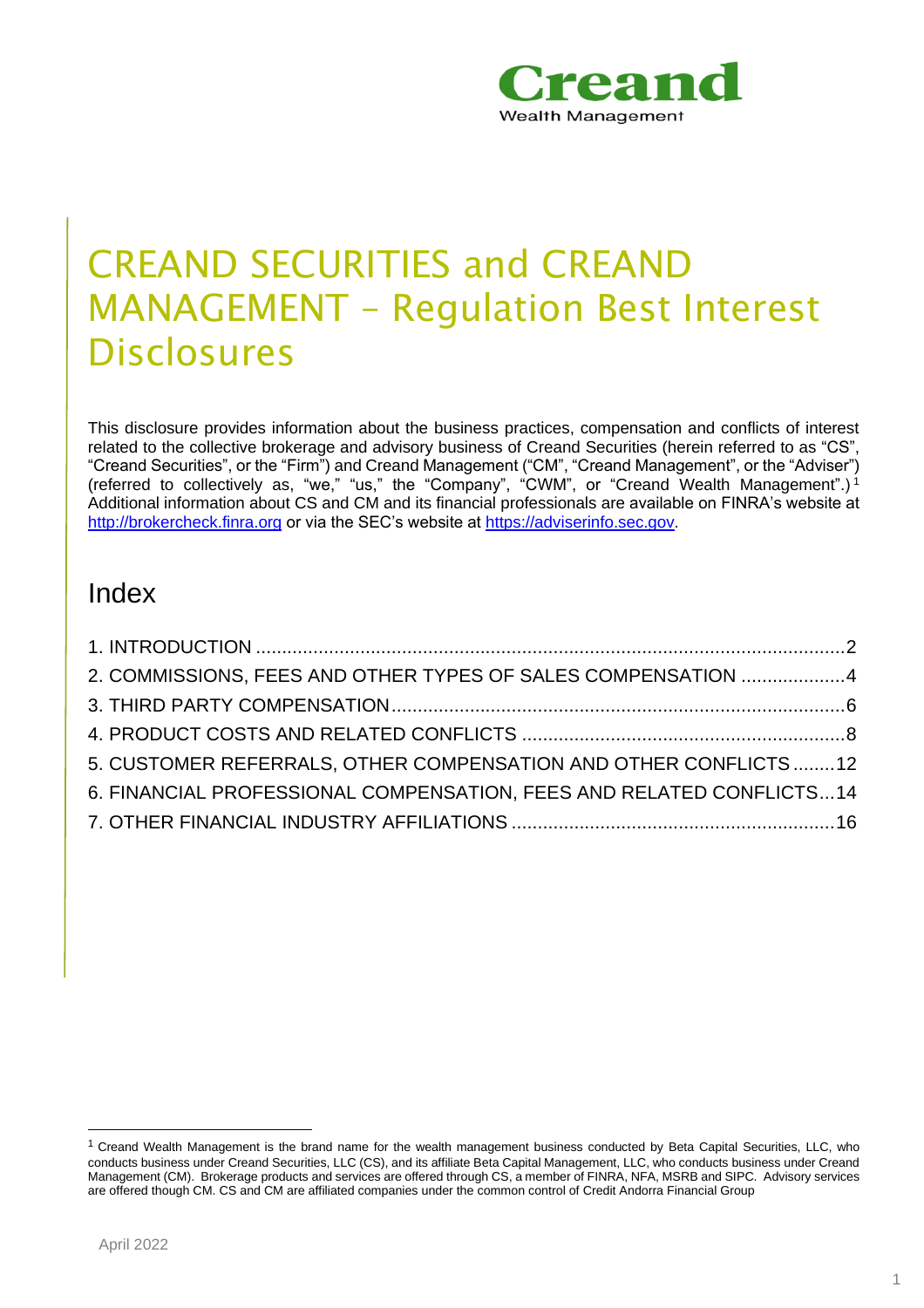

## 1. INTRODUCTION

Creand Securities is a broker-dealer registered with the Securities and Exchange Commission (SEC) and member of the Financial Industry Regulatory Authority (FINRA), National Futures Association (NFA), and Municipal Securities Rulemaking Board (MSRB). As a broker-dealer, CS transacts business in various types of securities, including mutual funds, exchange-traded funds (ETFs), stocks, bonds, options, real estate investment trusts (REITs), private placements, municipal securities, options, and other investment products, while offering such services to clients located domestically, as well as outside of the U.S. The Firm is also authorized to trade securities for its own account.

Creand Management is a registered investment adviser with the SEC that provides advisory services to individuals, including high net worth individuals, pension plans, trusts, corporations or other business entities domiciled or residing in the United States, Latin America and other countries abroad. Clients may choose CM to manage a portion or all of their assets on a discretionary or non-discretionary basis. Creand Securities and Creand Management, collectively, operate under the brand name, Creand Wealth Management ("CWM" or the "Company"). CWM maintains a network of individuals, referred to as "financial professionals", who offer brokerage services, investment advisory services, or both, depending on their licenses and qualifications. Some of CWM's financial professionals are investment adviser representatives (IARs) of CM, registered representatives (RRs) of CS and/or are dually associated and registered with both CM and CS. Certain financial professionals of CWM are independent contractors of non-affiliated third-party U.S. registered and/or non - U.S. brokerage firms and/or investment advisory firms. These individuals are typically referred to as Foreign Associates.

Foreign Associates are typically dispersed abroad and market the offering and services of Creand Wealth Management solely to non-U.S. persons. The Company's RRs and/or IARs also hold corporate titles. Corporate titles such as Vice President, Senior Vice President and Managing Directors are given to financial professionals based on their overall production levels. Creand Wealth Management professionals may have other "business activities" as well as private investments that are aside from and in addition to their securities brokerage and/or advisory business with Creand Wealth Management. These "other activities" are referred to as "Outside Business Activities" (OBAs). You should be aware that there may be times that your respective RR's OBAs may present a conflict with their recommendations, solicitation of products, and other services they are providing to you. Pursuant to FINRA and SEC rules and regulations, RRs must disclose and make public all OBAs, including the nature and time dedicated to the OBA. Because each scenario will be unique to you and your relationship with your RR, we encourage you to search the name of your RR in <https://brokercheck.finra.org/> or [https://adviserinfo.sec.gov/firm/summary/154894.](https://adviserinfo.sec.gov/firm/summary/154894) There you will gain access to all material disclosures relevant to your RR, including any OBA he or she may have.

Although most financial professionals offer both brokerage and investment advisory services, some only offer brokerage services and others only offer investment advisory services. **When you are discussing services with your Creand Wealth Management financial professional, you should ask in what capacity the financial professional is acting or will be acting in regards to the services that he/she will be providing you.**

This disclosure document discusses important information regarding financial professionals who act as RRs of CS and IARs of CM. For more information about CWM and its financial professionals, please see CWM's Client Relationship Summary (Form CRS), Form ADV disclosure brochures available at [www.adviserinfo.sec.gov](http://www.adviserinfo.sec.gov/) and [www.brokercheck.finra.org.](http://www.brokercheck.finra.org/) For additional information on which type of investment account is right for you, please contact your CWM financial professional.

When you enter in a relationship with Creand Securities, you will be establishing a brokerage account. While the Firm may provide you investment advice in relation to your brokerage account, the investment advice will be incidental to the securities transactions that is recommended to you in your brokerage account. As a broker-dealer, all recommendations that CS provides regarding your brokerage account will be made in a broker-dealer capacity and not in an investment advisory capacity. This means that CS does not have the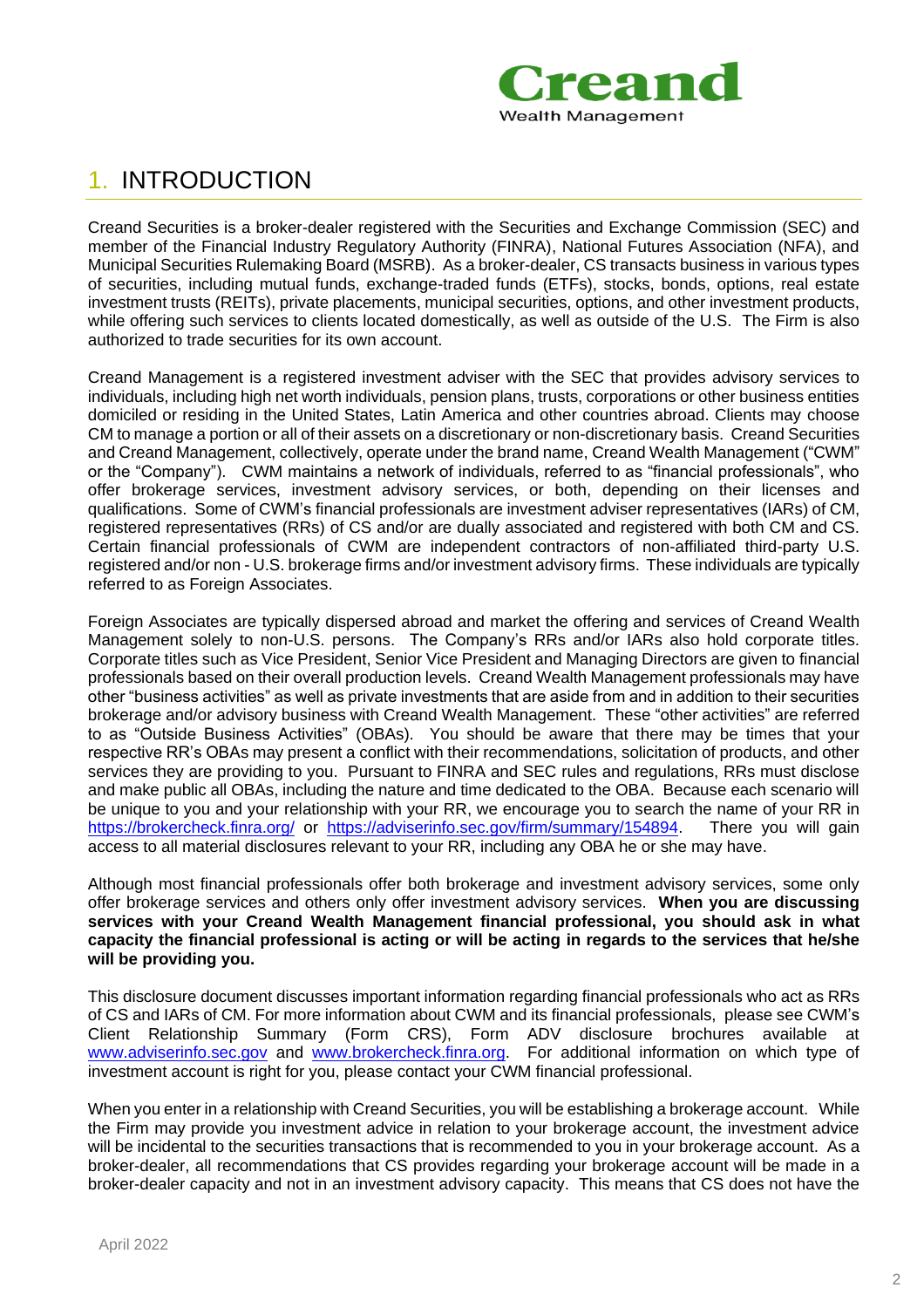

authority to act on a discretionary basis in your brokerage account or charge a fixed fee on your account based on assets under management. Your written or verbal approval will be required before any securities transaction can take place in your account. Additionally, CS will monitor your account activity on a post transaction basis periodically in order to determine whether the securities investments and holdings in your brokerage account are in your best interest. When CS makes a recommendation to purchase and sell securities in your brokerage account, it will do so only if the Firm believes that it is in your best interest to enter into such transactions and strategies. CS will determine if a recommendation is in your best interest by considering the following, amongst other factors:

- **■** Investment Objective;
- Risk Tolerance;
- **·** Time Horizon;
- **·** Liquidity Needs;
- **EXECUTE:** How the security is related to your overall investment goals;
- How the recommendation is consistent with your stated investment strategy;
- Costs and fees associated with the security and transaction, and;
- Possible conflicts of interest that may be present.

You should be aware that while the Firm will take all available measures and efforts in developing an investment strategy and/or securities recommendations on your behalf, investments in securities involve risks and you may lose your entire principal and initial investment. As such, CS cannot guarantee that you will meet your investment goals, or that our recommended investment strategy will perform as expected. Please consult any available offering documents for any security the Firm recommends to you for a discussion of risks and fees associated with the product.

Creand Securities and its RRs are compensated directly by customers and indirectly from the investments made by customers. Customers of CS pay a commission or a sales load at the time of the transaction, and in certain investment products, a deferred sales charge. This type of compensation structure means that the Firm is compensated based on the number of transactions a customer executes. The more transactions a customer executes, the more compensation the Firm's RRs earn. In addition, CS will receive ongoing compensation from certain investments and products (e.g. mutual funds), typically referred to as "trails", for as long as the customer holds that specific investment. In addition, we may also receive additional compensation from sponsors of certain mutual funds that customers purchase through us. As such, we may have an incentive to recommend only certain mutual funds. *(Please see mutual fund section of this disclosure document for further details).*

When you establish an advisory account with CM, your IAR will be compensated by a fixed percentage compensation based on the total assets under management in your CM account. As such, CM financial professionals have an incentive to recommend you to bring more assets to CM, as the higher value of your account, the more compensation will be earned. You should speak with your IAR in order to determine which type of account/relationship provides you with products and services that is more cost effective for you and in your best interest.

Please also note that not all of conflicts described in this disclosure apply to a particular financial professional, or all the products and services we recommend. The types of and amount of compensation we will receive change over time. You should ask your financial professional should you have any questions about compensation earned by CWM, costs, fees, and/or any conflicts of interest associated with your account.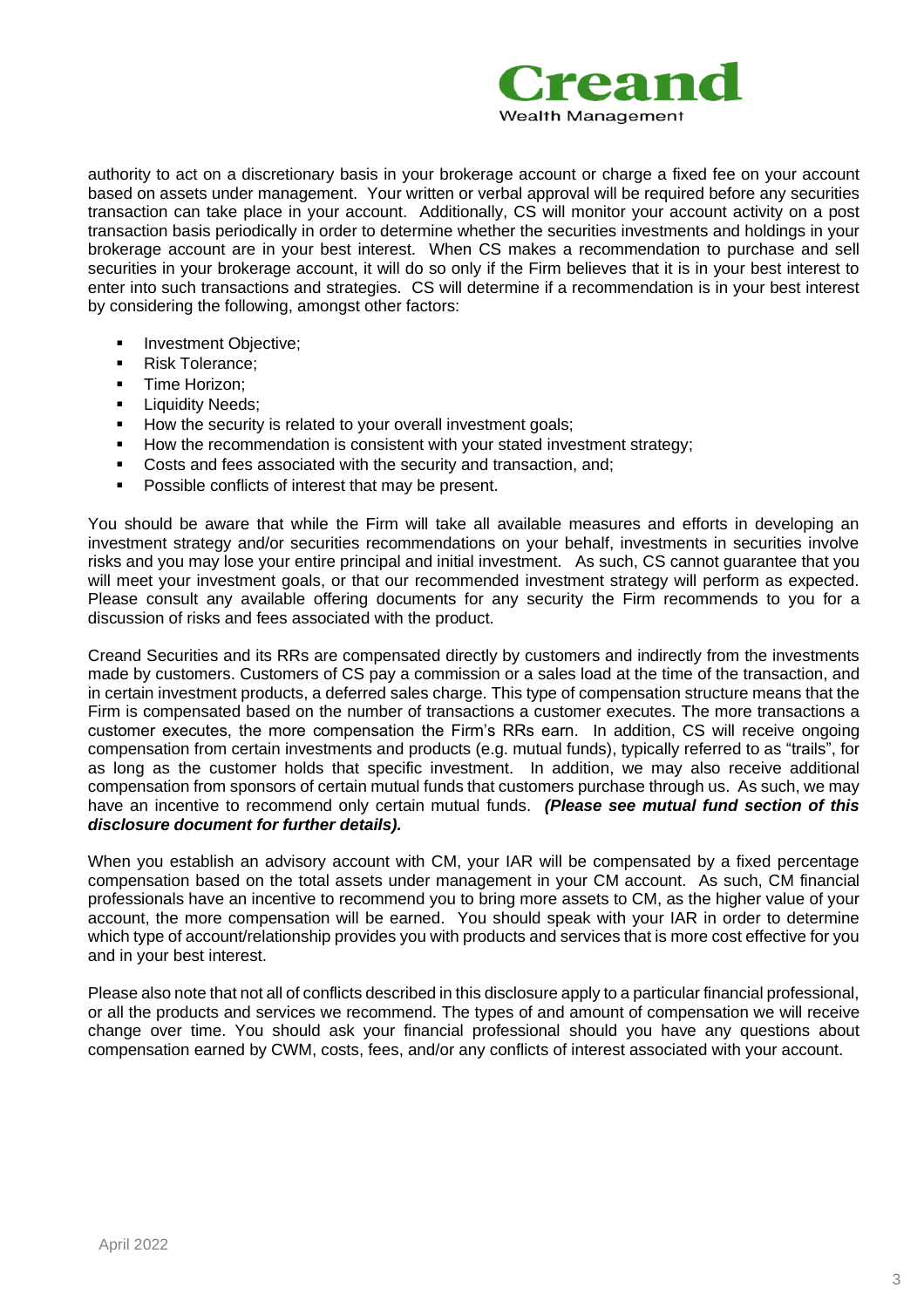

## <span id="page-3-0"></span>2. COMMISSIONS, FEES AND OTHER TYPES OF SALES **COMPENSATION**

### 2.1. Commissions and Sales Charges

CS receives upfront commissions when it executes transactions that result in the purchase or sale of a security. A commission, which also may be called a sales load, sales charge or placement fee, is typically paid at the time of the sale and can reduce the amount available to invest or can be charged directly against an investment. Commissions are often based on the amount of assets invested. CS receives the sales charge or commission and shares it with your financial professional. In some cases, a portion of the sales charge or commission is retained by the mutual fund investment's sponsor. Commissions vary from product to product, which may create an incentive to sell a higher commission product rather than a lower commission one. The maximum and typical commissions for common investment products are outlined in CS Commission and Fee Schedule available at [https://creand.us](https://creand.us/) and described throughout this disclosure document. For more information about other commissions that apply to a particular transaction, please refer to the applicable investment's prospectus and other related offering memorandum.

- **Equities and Other Exchange Traded Securities:** The maximum commission charged by CS in an agency capacity on an exchange-traded security transaction, such as an equity, option, ETF, exchange traded note (ETN) or closed-end fund (CEF), is 3% of the transaction amount. In limited circumstances, the RR can choose to discount the commission amount to zero and charge the standard \$50.00 ticket charge.
- **Mutual Funds (Offshore):** The lesser of the maximum commission of 3% or sales charge permitted under the Mutual Fund Sponsor schedule. Depending on the type of the mutual fund share class purchased for the client, we may receive ongoing compensation from the mutual fund in the form of trails.
- **Structured Products (Notes):** Overall compensation percentages vary by issuer and product. In certain cases, certain issuers provide certain structured notes at a discount to CS, who acts as the distributing broker-dealer. In turn, CS sells the structured notes at par and then retains the difference as compensation as part of its distribution arrangement. The amount of the discount can be as high as 3.75% and this amount (the retrocession) is shared amongst us and the respective RR.

### 2.2. Markups and Markdowns – Principal or Dealer Transactions

When CS buys from or sells a security to you in a principal capacity, we buy or sell the security directly from you, rather than act as your agent to buy or sell the security from a third party. These transactions are also known as "dealer transactions." In these circumstances, if we sell a security at a price higher than what we paid for it, we will earn a markup. Conversely, if we buy a security from you at a price lower than what we sell it for, we will earn a markdown. Transactions in bonds and other fixed-income securities such as structured products often occur as dealer transactions.

The maximum markup/markdown on a transaction with a customer that we receive when acting in a principal capacity typically does not exceed 3% of the value of the transaction. On rare occasions, a markup/markdown may exceed 3% on a deeply discounted security or illiquid security. In many cases, the actual markup/markdown percentage is lower based on factors such as quantity, price, type of security, rating, maturity, amongst others. CS's Commission and Fee Schedule are available at [https://creand.us](https://creand.us/)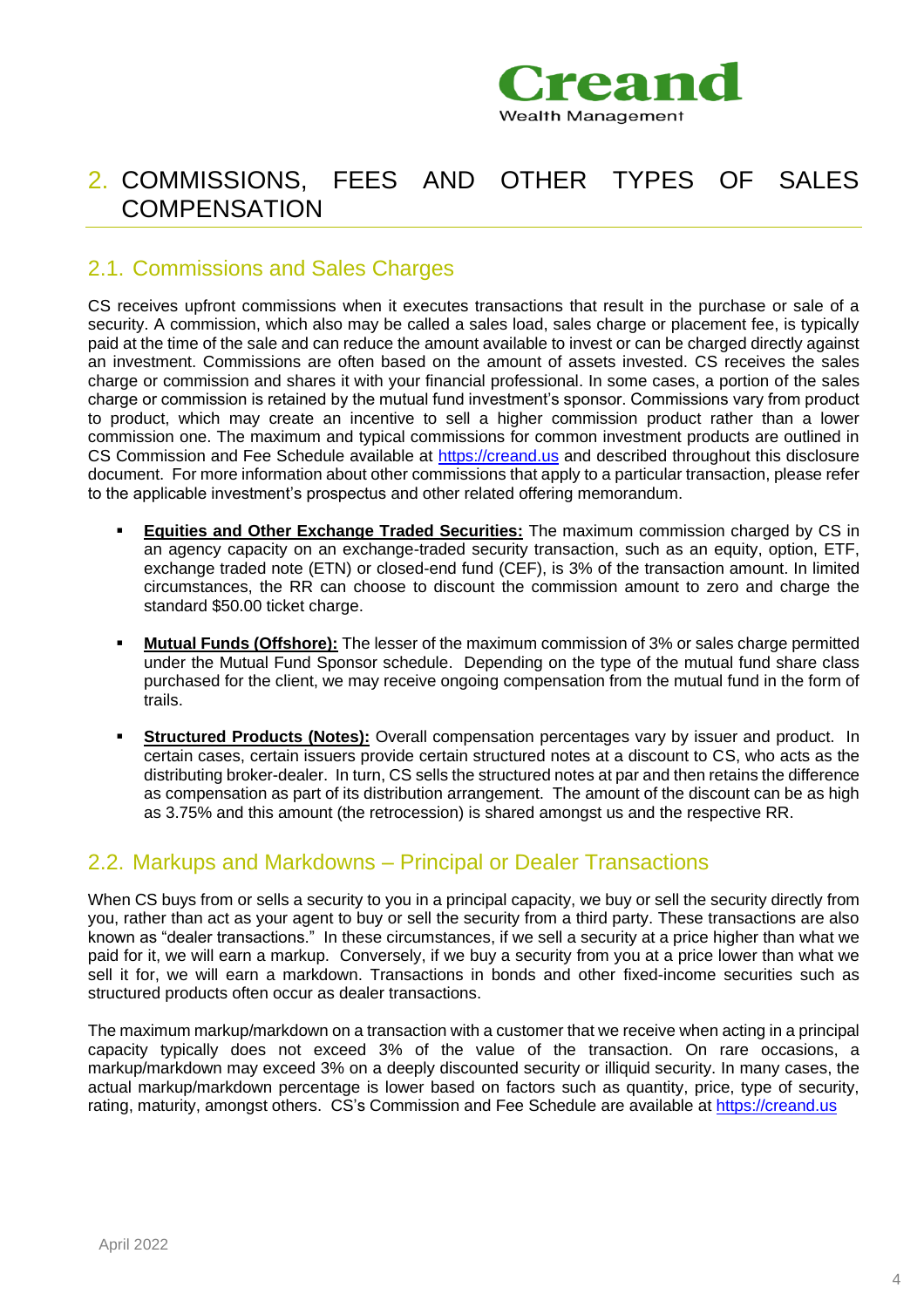

### 2.3. Brokerage Practices

From time-to-time, Creand Securities will also buy from or sell a security directly from/to clients, this usually happens when a client is holding a fixed income security that does not meet the minimum quantity to be sold in the open market and it is sold internally to another advisory client or we can improve the price by taken the mid-market price between bid and ask price and afford a better price to the client. In an advisory account, CM will only engage in these types of transactions in accordance with SEC rule 206-3 and with prior written consent from the client selling the security and from the client that is buying the security. Further, on an annual basis, CM will provide to the client a written disclosure summary statement identifying the total number of transactions during the period since the date of the last statement or summary and the total amount of all commissions and/or remuneration received during the relevant time period. If CM engages in this type of transaction, it would only do so under on an Agency Cross basis and there will be no mark-up or mark-down assessed for the transaction. However, there will be an executing ticket charge of \$50.00.

### 2.4. Direct Fees and Charges

If you hold an account with CWM, there will be a yearly maintenance fee assessment along with other miscellaneous fees assessed directly to your account such as transaction processing fees, wire fees, custody fees, and account transfers fees, amongst others. These direct fees and charges are set out in the Miscellaneous Account and Service Fee Schedule located at: [https://creand.us.](https://creand.us/) These fees and charges are not shared with CWM financial professionals, and are not applicable if you choose to hold your investment directly with the product sponsor rather than with CWM.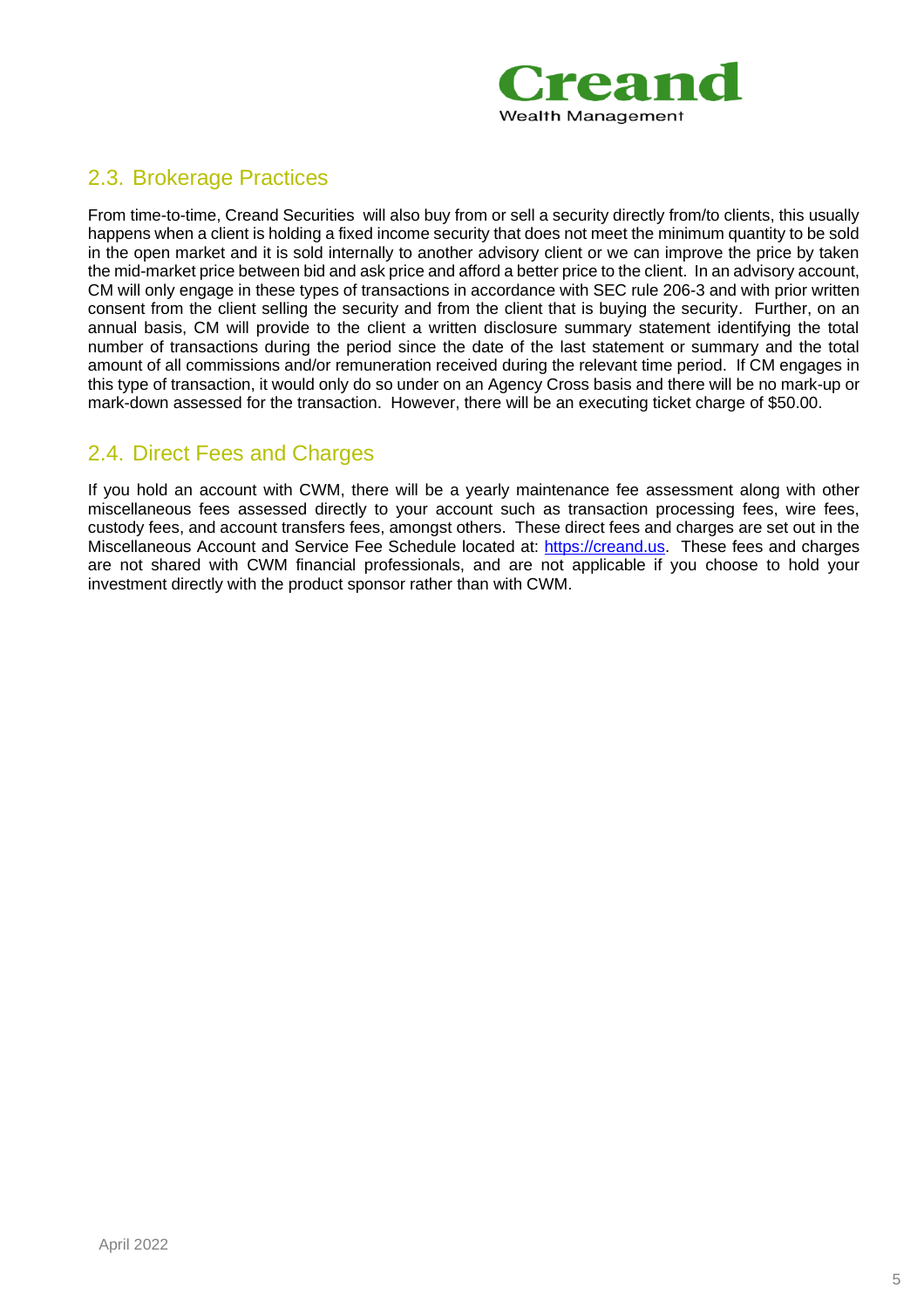

## <span id="page-5-0"></span>3. THIRD PARTY COMPENSATION

The Firm and its financial professionals receive compensation from investment product sponsors and other third parties in connection with investments that CS customers make in products such as mutual funds, and alternative investments. Some types of third-party compensation are received by CS and/or CM and shared with its financial professionals, and other types are retained solely by CS or CM. For more information about the third-party compensation the Firm receives, the investment product sponsors and other third parties that pay CS the compensation, and related conflicts of interest, please see below.

### 3.1. Third Party Compensation Shared by Beta Capital and Financial Professionals Trail Compensation

CS and its financial professionals may receive ongoing compensation from certain investment products such as mutual funds, and alternative investments. This compensation (commonly known as trails or 12b-1 fees) is typically paid from the assets of the investment product under a distribution or servicing arrangement with the investment sponsor and is calculated as an annual percentage of assets invested by CS customers. The more assets you invest in the product, the more we will be paid in this type of compensation. Therefore, we have an incentive to encourage you to increase the size of your investment. The amount of trails received varies from product to product. This creates an incentive to recommend a product that pays a higher trail rather than a lower trail. We also have an incentive to recommend a product that pays trails (regardless of amount) rather than products that do not pay trails. For more information about trail compensation received with respect to a particular investment, please refer to the prospectus or offering document for the specific investment.

- **Mutual Funds and 529s:** The ongoing payment depend on the class of shares and is typically between the range of 0.25% and 1% of total assets, on an annual basis.
- **Structured Products (Notes):** CS may receive trail payments from the respective issuer for the promotion, and sale of a structured product. The amount and timing of trail payments vary depending on the selling agreement between Creand Securities and the issuer, and the type of structured product purchased.

### 3.2. Concessions and Mutual Fund Finder's Fee

In certain cases, CS and its financial professionals receive compensation from a mutual fund sponsor in connection with transactions for which sales charges are waived or under other circumstances and as described in a fund's offering documents. This compensation is generally referred to as a finder's fee or concession and typically ranges between 0.25% and 1% of the transaction amount. As previously mentioned, the Firm also receives concessions from investment sponsors for other types of investments. These concessions vary from product to product, and are generally shared between CS and the RR. Concessions can be as high as 0.25% of the transaction amount for new issues of certificates of deposit, municipal bonds and other short-term dated bonds, up to 3% of the transaction amount for structured products, and up to 4% of the transaction amount for closed end funds (CEFs).

### 3.3. Non-Cash Compensation

CS and its financial professionals may receive non-cash compensation from investment sponsors that is not in connection with any particular customer or investment. Non-cash compensation includes such items as an occasional dinner or ticket to a sporting event, reimbursement in connection with educational meetings, customer workshops or events, and marketing or advertising initiatives which include services for identifying prospective customers. Investment sponsors also pay, or reimburse the Company and/or its financial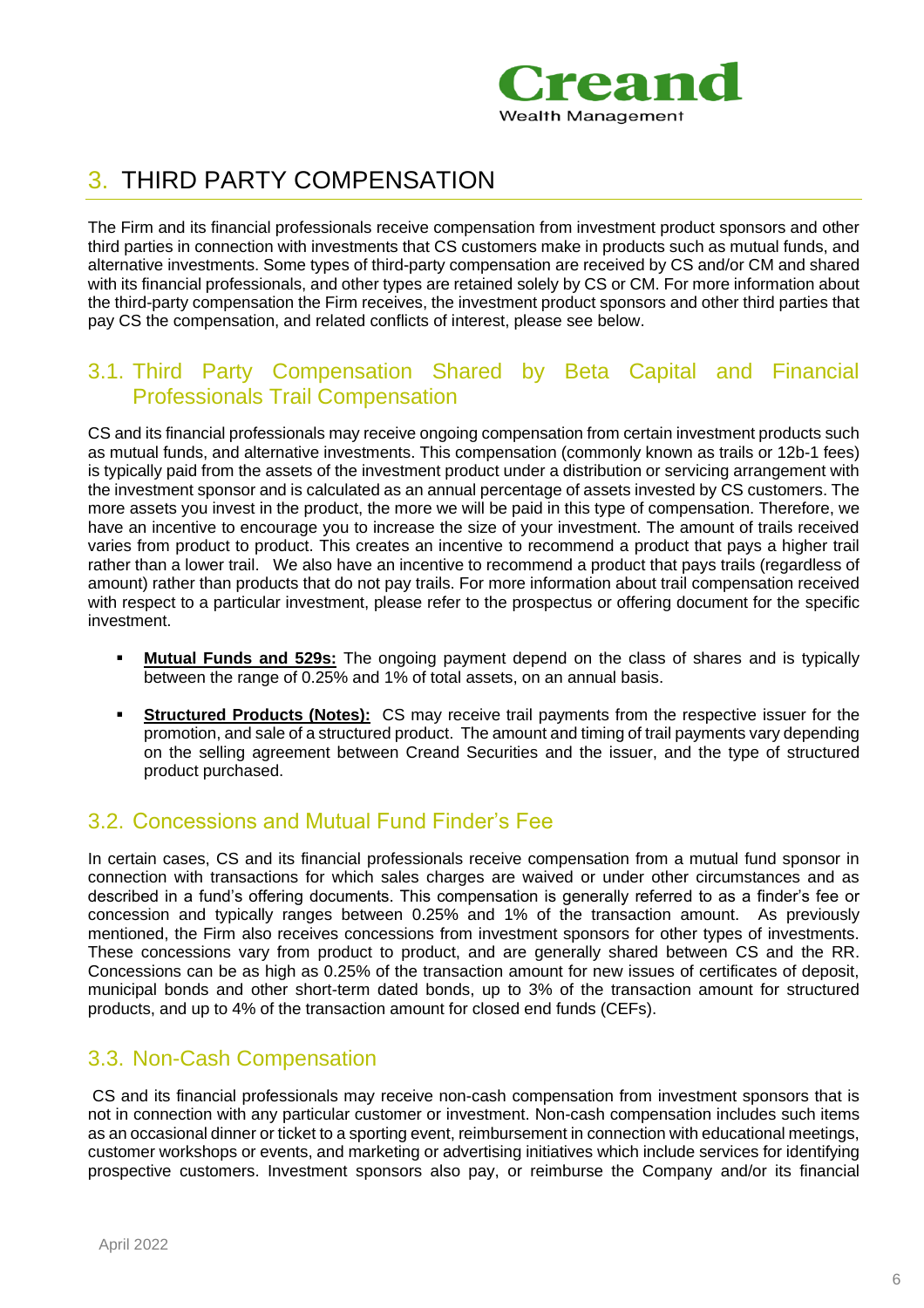

professionals, for the costs associated with education or training events that may be attended by CS employees and financial professionals and for Company sponsored conferences and events.

### 3.4. Third Party Compensation Retained by Creand Securities Cash Sweep

For accounts held at the Firm by way of its designated clearing firm, Broadridge, uninvested cash balances are automatically invested in money market sweep funds such as Invesco and Blackrock. CS receives compensation for its marketing efforts from the money market fund sponsors. These payments are in addition to other fees and compensation received by the Firm which may include, but not limited to: 12b-1 fees, marketing and distribution fees along with other miscellaneous fees. Customers should compare the terms, interest rates, required minimum amounts and other features of the money market sweep program with other types of accounts and investments for cash. This compensation creates an incentive for CS to recommend only specific money market funds.

### 3.5. Credit Cards

When a customer establishes a brokerage account with CS, the Firm makes available for its customers cash management and credit card services through its partnership with American Express. Customers can choose whether to receive this benefit. The Firm does not receive any form of compensation from American Express as a result of this partnership.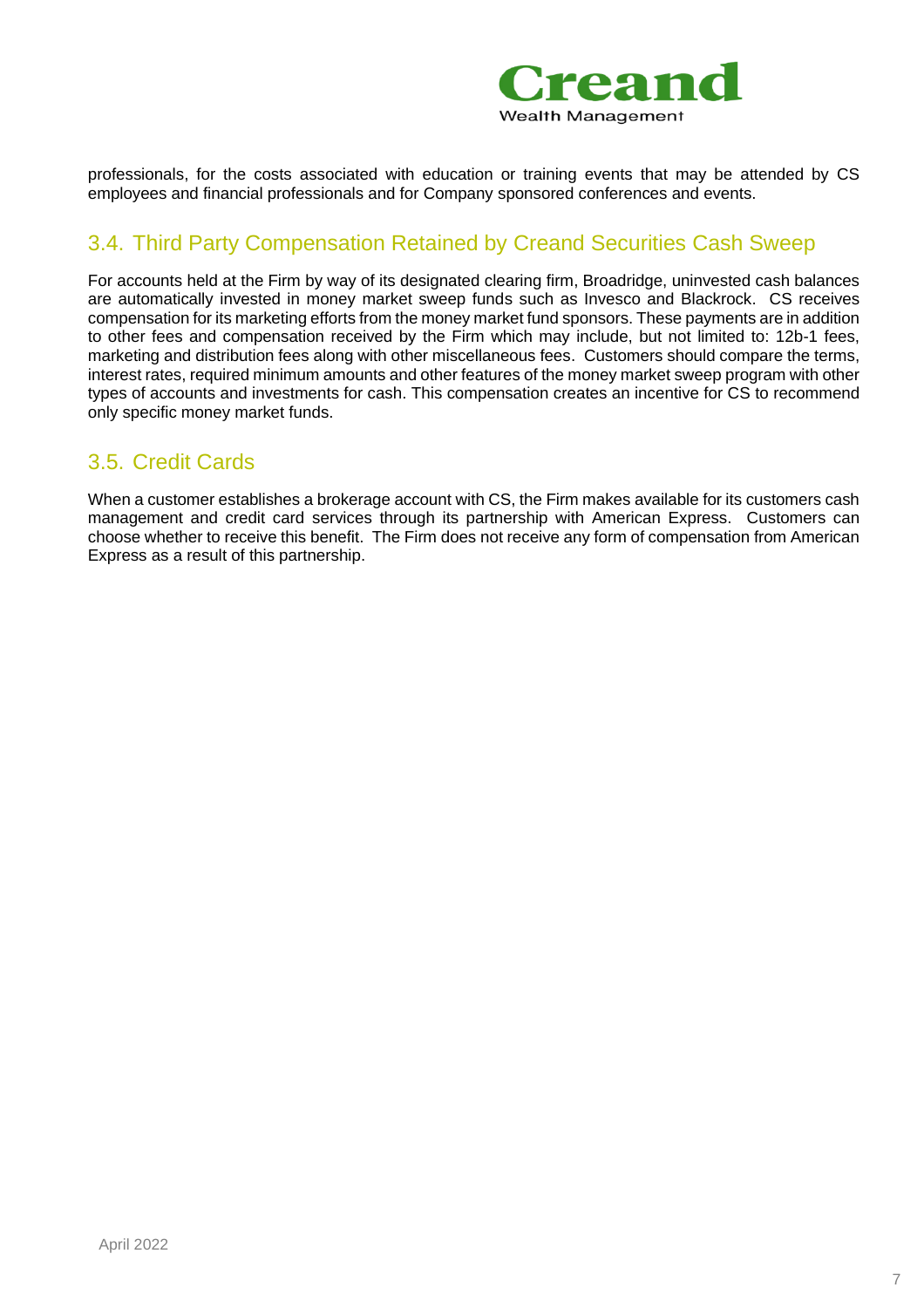

## <span id="page-7-0"></span>4. PRODUCT COSTS AND RELATED CONFLICTS

Financial professionals provide recommendations with respect to a broad range of investment products, including stocks, bonds, exchange traded funds (ETFs), mutual funds, and alternative investments. Each type of investment product carries unique risks, and many investment products charge fees and costs that are separate from and in addition to the commissions and fees that CS and CM financial professionals receive. You can learn more about these risks and the fees and costs charged by an investment product by reviewing the investment product's prospectus, offering memorandum, and/or other the Firm's fee schedule.

Set out below are the risks associated with each asset type/class and the common expenses associated wit these assets.

- **Equities/Stocks** Investments in stocks involve a number of risks. The price of stocks rise and fall on an intraday basis due to various market conditions including, but not limited to: company's financial condition, industry specific risks, market risks and geo-political risks. When you purchase a stock, you pay a commission, as set forth in CS's fee schedule.
- **Exchange Trade Funds (ETFs)** Similar to stocks, ETFs trade on an intraday basis and are subject to various market conditions. You also pay a commission when you purchase an ETF. There are also expense ratios assessed when you purchase ETFs. - The expense ratios for ETFs can range anywhere between 0.05% to 1.0%.
- **Options** Listed options are a type of derivative security traded on an exchange. Specifically, options are contracts that grant the right, but not the obligation, to buy or sell an underlying asset at a set price on or before a certain date. Options trading involves substantial risks and is not suitable for all investors. In addition, options may involve significant leverage which may magnify an investor's losses. For more information about options trading, please review the Characteristics and Risks of Standardized Options at [www.theocc.com/about/publications/character-risks.jsp.](http://www.theocc.com/about/publications/character-risks.jsp)
- **Mutual Funds -** A mutual fund is an investment company that pools assets from investors and invests the money in stocks, bonds, and other securities or assets. The holdings in a mutual fund are its portfolio. Each share of a mutual fund represents an investor's proportionate ownership of the fund's holdings and the income those holdings may generate. Expense ratios can vary based on the type of mutual fund purchased. The average expense ratio for actively managed funds is anywhere between 0.5% to 1.0% while for passive index mutual funds, the average is 0.2%. **(Please see Section 4.1 on the differences in mutual fund share classes along with associated risks).**
- **Fixed Income/Bonds** Bond prices rise when interest rates fall and vice versa. Longer-term securities are more prone to price fluctuation than shorter-term securities. Any fixed income security sold or redeemed prior to maturity may be subject to substantial gain or loss. Income is subject to the credit risk of an issuer when making an investment decision.Fixed Income securities are also subject to credit risk. Credit risk is the risk that the issuer of a security may not honor its obligation to pay principal or interest, resulting in a loss to the investor. In addition to the foregoing, fixed income investments (similar to other investments) are also subject to inflation and exchange rate risks. When you purchase a fixed income security, CS charges a mark-up or mark-down for the transaction. A mark-up is the difference between a security's lowest current offering price and the price charged to the client. A mark-down is the difference between the highest current bid price for the security and the lower price that a client receives when selling the security. Please consult with your RR and/or IAR to discuss all risks associated with fixed income securities before investing.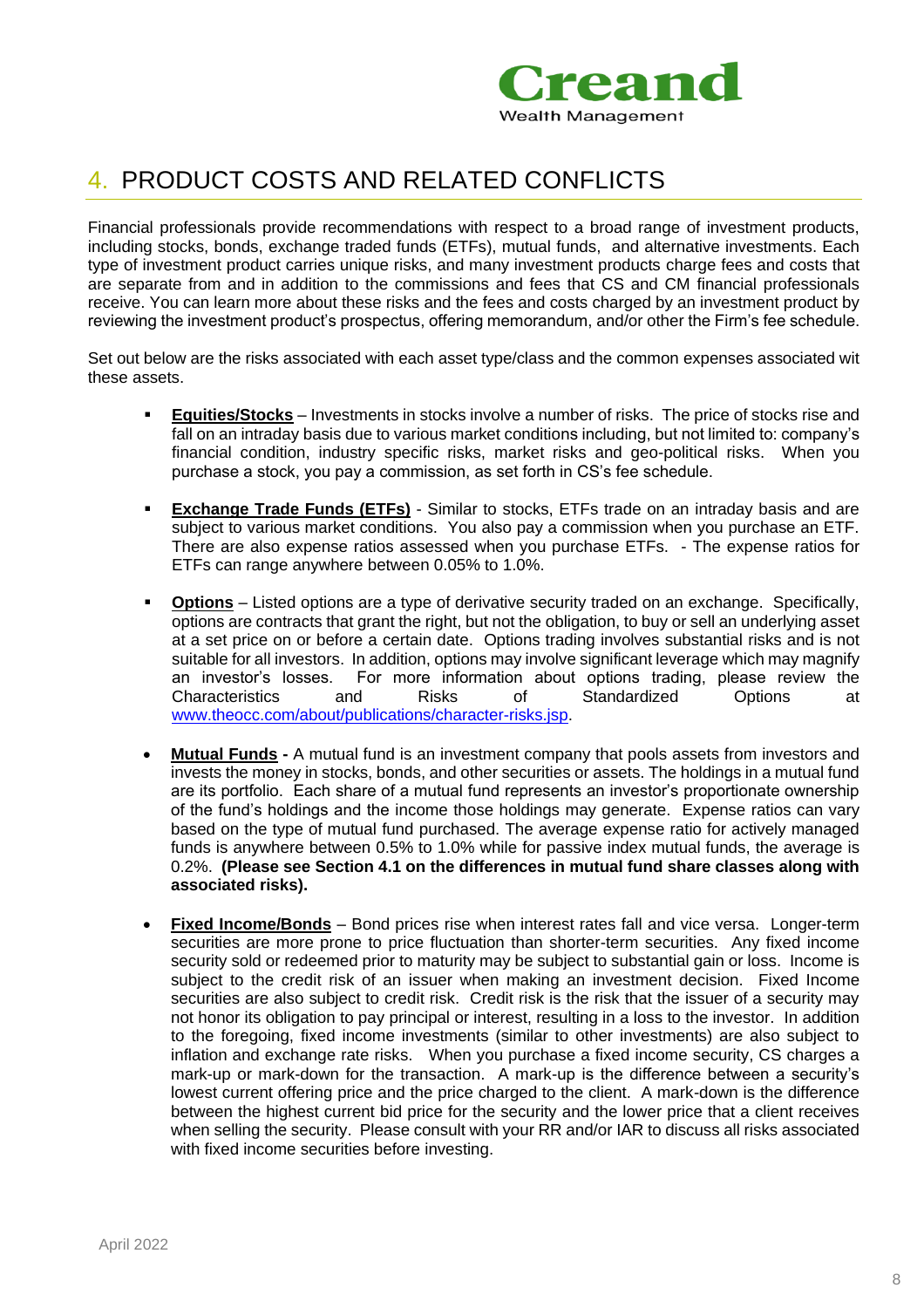

- **Alternative Investments -** Structured Products are fixed tenor securities that establish payoff profiles and details potential benefits and risks linked to market outcomes. The underlying reference assets may include single equity or debt securities, or baskets of reference assets such as commodities, indexes, interest rates and/or foreign currencies. (**Please see Section 4.2 on the risks and fees associated with Structured Products).**
- **Money Market Funds -** Money market funds invest in high-quality, short-term debt securities and pay dividends that generally reflect short-term interest rates. Money market funds are not bank accounts, not FDIC-insured and not guaranteed to maintain their value. The uninvested cash in your brokerage account(s) is automatically swept (invested) into certain partner money market funds. As a result, the Firm does receive retrocessions from these money market fund providers. As such, CS has a financial incentive to choose certain money market fund providers as the primary sweep option. However, please note that CS customers have the option to choose other money market fund providers of their choice. Please also note that these money market funds do not offer CS customers check writing or debit/credit cards privileges.

### 4.1. Mutual Fund Share Class and Fund Selection

CS transacts primarily in offshore mutual funds which are offered under Regulation S of the Securities Act of 1933. Offshore mutual funds generally offer more than one share class. Class A shares, often referred to as "front load shares" assess a front-end sales charge as high as up to 6% on your initial purchase. As previously mentioned, while the Firm is permitted to assess up to 6% on your initial investment, the Firm's policy is to charge a maximum of 3%. The sales load is paid to CS and shared with the RR as part of their overall compensation. Class C shares, often referred to as "level load shares" do not assess an upfront sales charge but, rather assesses a contingent deferred sales charge ("CDSC") of up to 1% (if redeemed within the first year). Please note that the mutual fund distributor typically will pay CS an upfront sales load charge of 1% of the invested amount on Class C shares. Class C shares generally have higher annual expenses and fees (e.g. management and shareholder/distribution fees) than Class A shares. Over the long term, Class C shares are more expensive to hold and own than Class A shares. In certain limited instances, RRs of the Firm may also offer and recommend Class B Shares. Class B shares are similar to Class C shares in that they have higher annual expenses. However, certain Class B shares automatically convert to Class A shares after meeting a minimum holding period. Please refer to the mutual fund family prospectus for conversion features and related fees and expenses for Class B shares.

Please see below summary breakdown of the different classes of mutual fund shares:

- **Class A Shares:** Higher upfront sales charge but lower annual expenses than Class C shares. Suitable for investors with a long-term horizon (e.g. more than 7 years). Not appropriate for shortterm trading and switching;
- **Class C Shares:** No upfront sales charge but higher annual expenses than Class A shares. Suitable for investors with shorter time horizon (e.g. less than 5 years). Not economical as a long-term holding
- **Class B Shares:** Similar to Class C shares with the exception that Class B shares automatically convert to Class A shares after meeting a minimum holding period.

#### **Compensation received from Mutual Funds:**

Some share classes of mutual funds (e.g. no-load mutual funds) that we offer pay us ongoing trails. We may also be compensated in other ways by sponsors of no-load funds, such as through revenue sharing payments. Because of the limited compensation from no-load funds, we have an incentive to limit the availability of no-load funds we offer and to recommend you invest in funds that impose sales charges and trails. Regardless of the mutual fund share class recommended, CS will receive ongoing compensation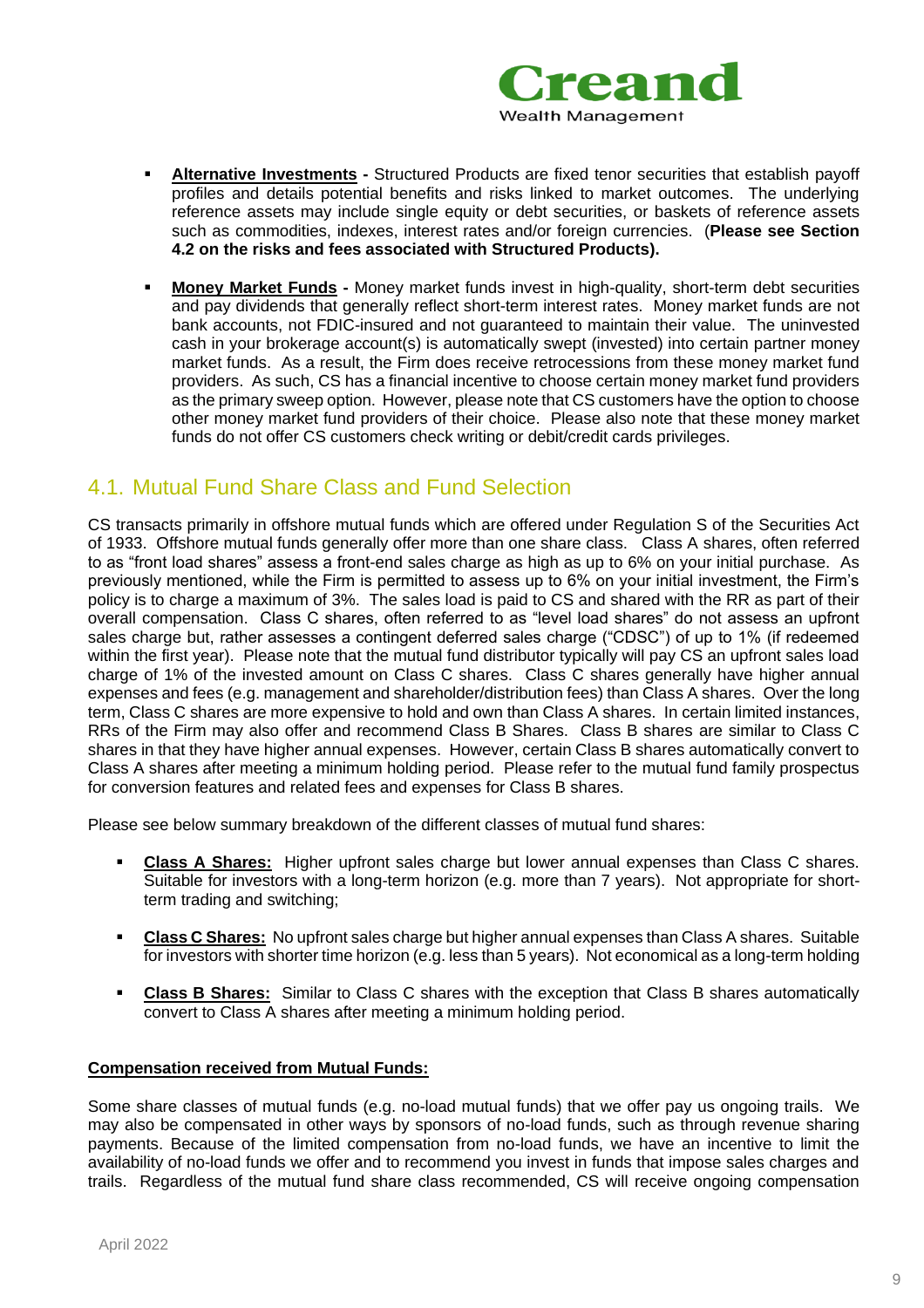

which may include a combination of 12b-1 fees, marketing and distribution fees, retrocessions, rebates, or service and trailer fees. This compensation is intended to compensate the Firm for its marketing and distribution efforts of funds. The exact amount of 12b-1 fees paid out varies among funds and shares classes but is disclosed in the mutual fund prospectus.

#### **Shareholder servicing/recordkeeping fees:**

Mutual funds and their affiliates may pay us fees for providing certain administrative services which may include maintaining and updating separate records for each client, preparing and delivering client statements, tax reporting, proxy voting and solicitation, and processing purchase and redemption orders.

#### **Revenue sharing:**

Separate from the sales charges, 12b-1 fees and shareholder servicing fees described above and in the mutual fund's prospectus, sponsors and distributors may make additional payments to us in certain sales channels based on overall sales and/or total assets. These payments are generally called revenue sharing and are paid from the mutual fund sponsor's revenues or profits, not from the mutual fund's assets.

### 4.2. Risks and Fees associated with Structured Products

- Investments in Structured Products may not be suitable for all investors. These types of investments entail varying degrees of risk and while some Structured Products offer full or partial principal protection, others can result in the loss of the full amount invested. Structured Products are subject to the issuer's financial ability to meet its payout obligations;
- Investing in a Structured Product is not the same as investing directly in an underlying asset. The return on a Structured Product at maturity may not be the same as the return on a direct investment in the underlying asset and the maximum payment on a Structured Product may be subject to a cap which would limit the appreciation potential compared to a direct investment;
- Potential investors should consider whether to invest in Structured Products in light of their own circumstances, investment objectives, tax position and financial condition. Structured Products will be offered by prospectus, term sheet or offering memorandum. The offering document will provide more detailed information regarding the Structured Product. Potential investors should carefully consider all the information and risk factors set forth in the term sheet or pricing supplement along with all the information set forth in the offering memorandum.

#### **Fees:**

- As previously mentioned, CS is typically paid a distribution fee, which can be as high as 3.75% of the notional amount of the Structured Product. Details on the specific fees and costs associated with each note will be contained in the term sheet for the Structured Product;
- A Structured Product's price will reflect the costs associated with issuing, selling, structuring and hedging the Structured Product and will include compensation to the issuer or its affiliate for the work involved in packaging the security;
- Costs and compensation will vary with each Structured Product. A Structured Product may also include an annual fee embedded in an index or calculation, which will be payable to the issuer or index sponsor for structuring a proprietary index and/or formula;
- **•** In addition, the issue price of a Structured Product purchased in a brokerage account will generally include a fee to compensate CS for its marketing and distribution efforts;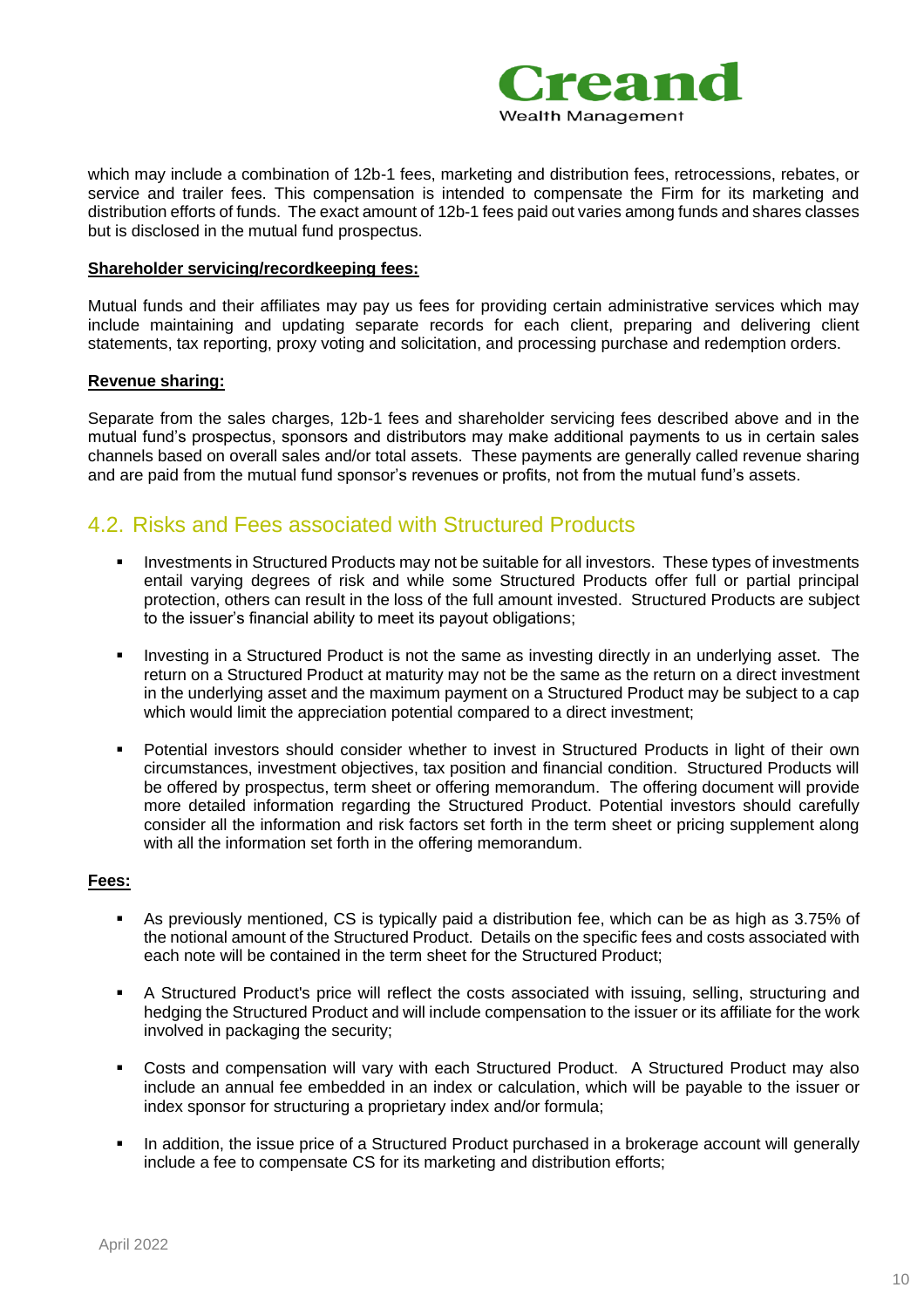

- If a Structured Product has an early redemption feature and is redeemed prior to maturity, the compensation will not be prorated to the period during which the Structured Product was outstanding and, as a result, the rate of compensation will be higher, and;
- Neither CWM or its affiliates render legal or tax advice. Clients are urged to consult with outside tax and legal professionals regarding the potential that the use of Structured Products may generate undesired tax liabilities and penalties.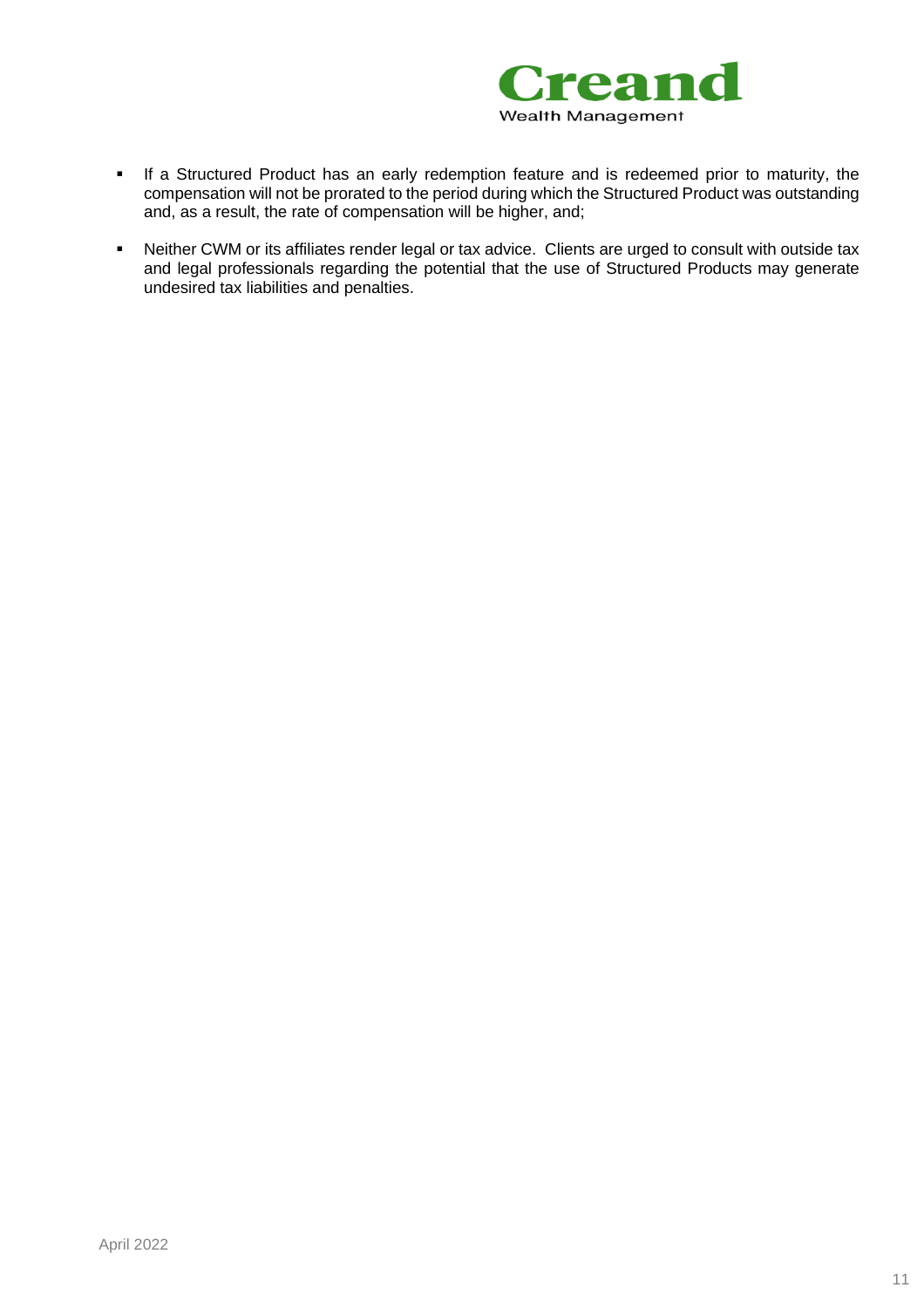

## <span id="page-11-0"></span>5. CUSTOMER REFERRALS, OTHER COMPENSATION AND OTHER CONFLICTS

### 5.1. Margin

CS offers customers the ability to purchase securities on credit, also known as margin purchases. When a customer purchases securities on margin, the Firm's custodian extends a line of credit to the customer and charges interest on the margin balance which in turn is shared with the Firm. CS may have a financial incentive to encourage margin borrowing because the Firm earns additional compensation in the form of interest, transaction charges and other fees on investments made with borrowed amounts. That financial incentive creates a conflict of interest insofar as CS and its financial professionals benefit from your decision to borrow and incur the various fees and interest described above. If contemplating use of margin, please consult the Firm's margin agreement and related disclosures for additional details.

### 5.2. Error Correction

If a trade error occurs and is caused by CS, the Firm will cancel the trade from the customer account and remove the monetary loss to the customer from the account. If a trade correction is required as a result of customer negligence (e.g., if a customer does not make full payment for purchases or fails to deliver negotiable securities for liquidations before trade settlement), the Firm will cancel the trade and any resulting monetary loss will be borne by the customer. In the case of a trade that requires a correction and that resulted in a monetary gain to the customer, such gain may be removed from the account and may result in a financial benefit to the Firm.

### 5.3. Limitations on Investment Recommendations

CS and its financial professionals typically offer and recommend investment products only from investment sponsors with which CS has entered into selling and distribution agreements with. You should be aware that other firms may be able to offer products and services not available through CS, or that similar investment products and services can be offered through other Firms at a lower cost. You should ask your financial professional if the product or sponsor recommendation is part of CS' approved products list prior to implementing any recommendation.

The scope of products and services offered by certain financial professionals may also be more limited than what is available through other financial professionals. A financial professional's ability to offer individual products and services depends on his/her licensing and qualifications as well as any Firm restrictions. For example, a financial professional maintaining a Series 6 FINRA license and registration is limited to recommending and offering investment company securities, such as mutual funds and Unit Investment Trusts (UITs). A financial professional maintaining a Series 7 FINRA license and registration is generally able to recommend investment strategies and solutions for all securities such as equities, bonds, mutual funds, and alternative investments as well as those investments offered by a Series 6 representative. Similarly, a CS financial professional may only be licensed and qualified to provide brokerage services, and not advisory services, or vice versa.

You should ask your financial professional about the investment and services he/she is licensed or qualified to provide as well as his/her ability to service the investments that you transfer to CS from another firm. You should also review the licenses held by your financial professional by visiting the FINRA BrokerCheck system at [http://brokercheck.finra.org.](http://brokercheck.finra.org/)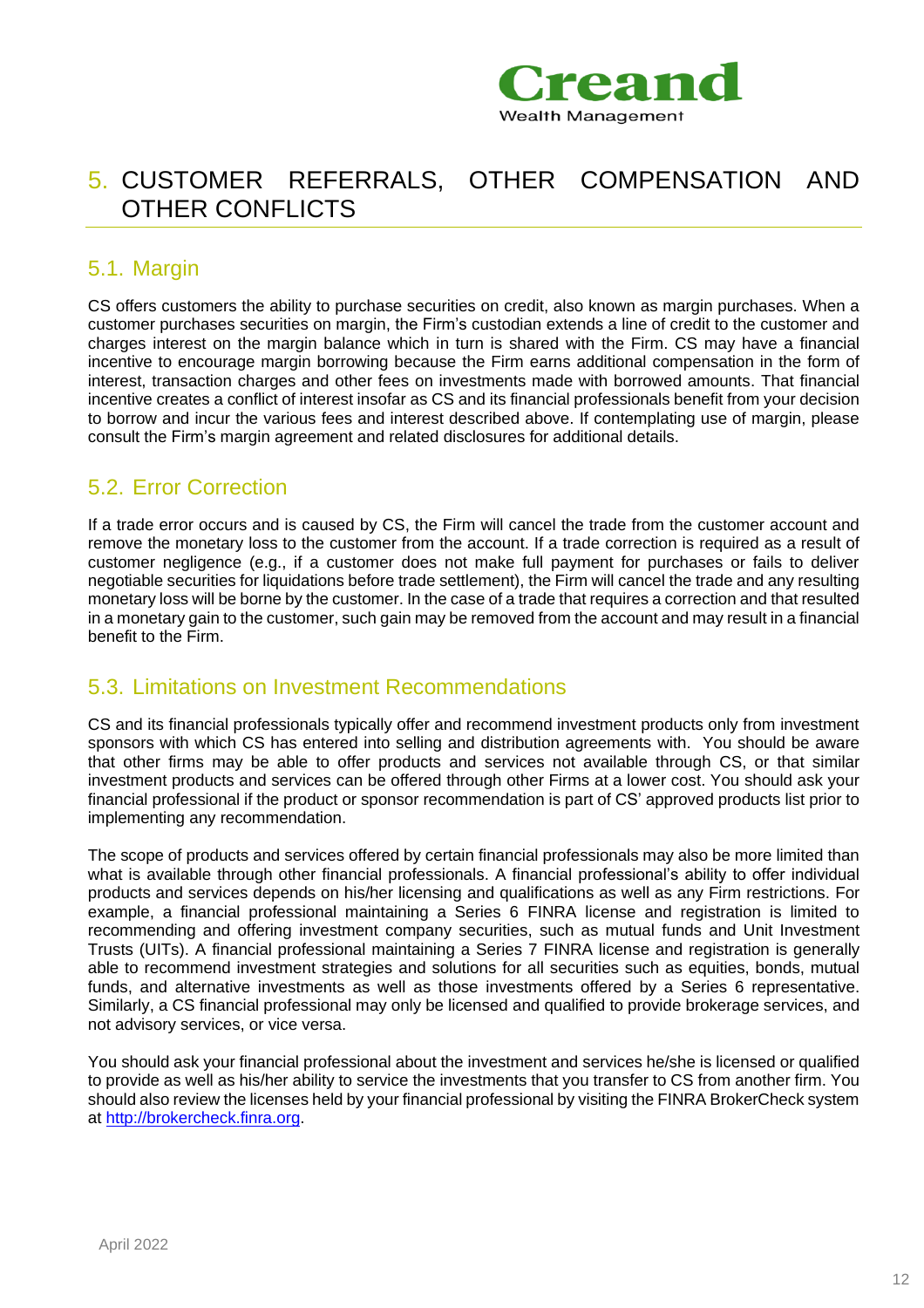

### 5.4. Investment Advisory Account – Directed Brokerage

When a client retains CM to manage his/her advisory account on a discretionary or non-discretionary basis, the client grants CM the authority to select the broker-dealer(s) that will be used to place and execute the transactions. It is the policy and practice of CM to strive for the best price and qualitative execution that are competitive in relation to the value of the transaction (best execution). In selecting a broker-dealer or other intermediary, CM will consider such factors that in good faith and judgment, it deems reasonable under the circumstances.

CM routinely directs brokerage transactions to CS. Not all investment advisers require their clients to direct brokerage to a particular broker-dealer. By directing brokerage, the client may not be able to achieve best execution and this practice can cost clients more money.

CS assesses CM accounts a brokerage commission related to the cost of executing advisory transactions on behalf of CM customers. Such commissions and fees are maintained solely by CS, which also indirectly benefits the IARs of CM since both entities are under common ownership. CS' execution fees/commissions are in addition to any clearing related fees and charges. These fees are generally in the form of ticket charges for transactions and are separate from advisory fees charged by CM. Based upon this structure, CM (through its common ownership with CS) will receive additional economic benefit (revenues) from the negotiated fee schedules or additional services based on the transaction volume attributable to the advisory accounts.

CM evaluates certain factors in connection with its selection of CS as its primary designated broker-dealer for advisory customer accounts. Listed below are the primary considerations CM weighs in its evaluation of its arrangement with CS in relation to other broker-dealers:

- CS has expertise in local markets and types of securities desired;
- CS has the ability to source and execute directly in different types of securities;
- CS is a qualified custodian and as such, is able to provide timely and efficient settlement of transactions;
- CS offers competitive commission rates, ticket charges as well as other fees in comparison to other broker-dealers and clearing firms;
- Responsiveness of CS trading desk and efficiency of trade execution, and;
- The overall reputation and professional integrity of CS.

However, due to the common ownership, and dual association of its financial professionals CM maintains a conflict of interest and will have an incentive to recommend and execution transactions through CS.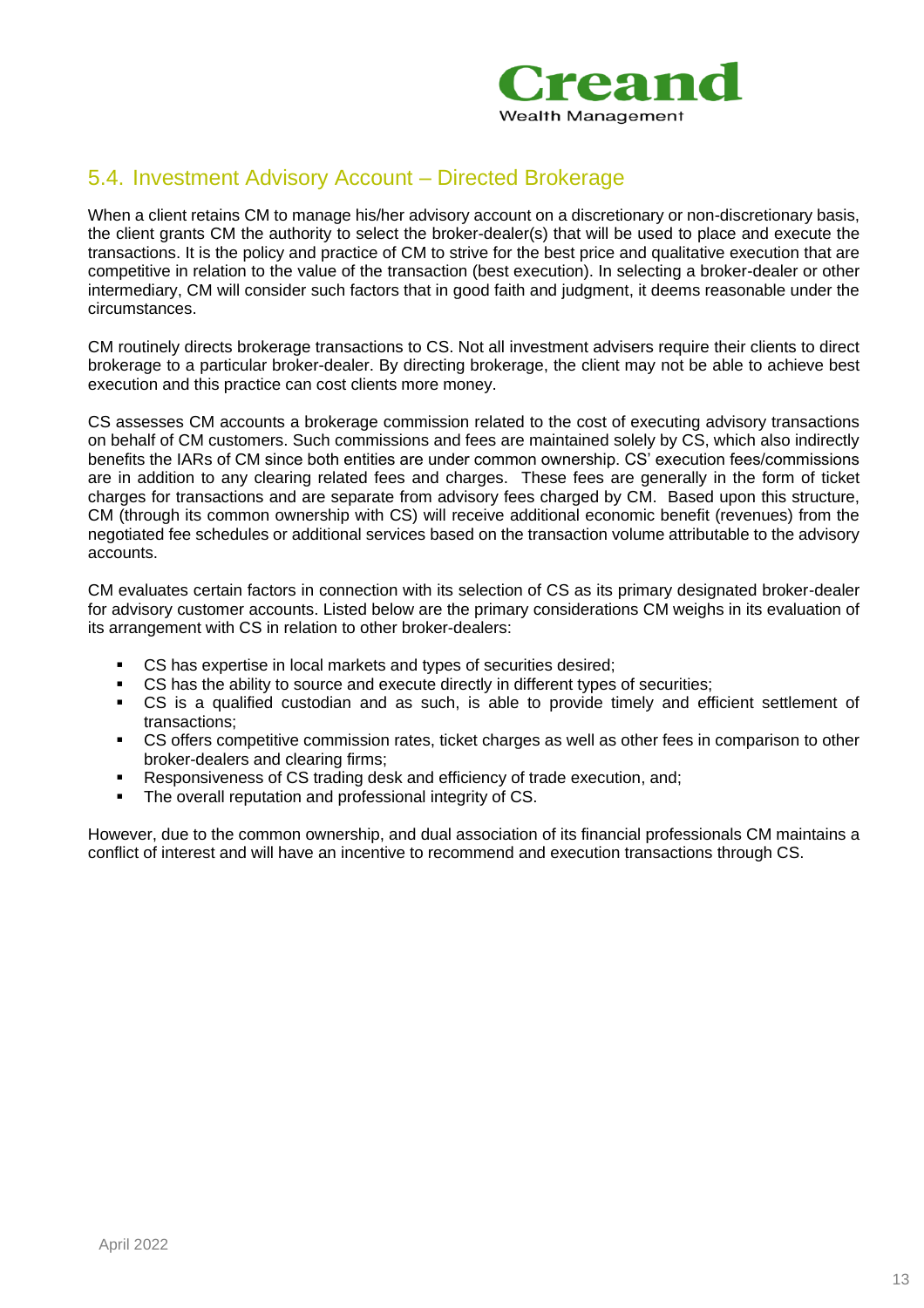

## <span id="page-13-0"></span>6. FINANCIAL PROFESSIONAL COMPENSATION, FEES AND RELATED CONFLICTS

CS compensates certain of its financial professionals pursuant to an independent contractor agreement, and others as employees. Listed below are compensation and other benefits that independent contractor financial professionals receive from CS.

### 6.1. Variable Compensation

CSs typically pays its financial professionals a percentage of the revenue he/she generates from sales of individual products and services, as well as a portion of the collective percentage of overall revenues generated. The percentage received can vary depending on his or her agreement with CS and the investment product or service recommended, and can be more or less than what he/she would receive at another brokerage firm. The payments can include a bonus that is based on the amount of assets serviced or revenue generated by the financial professional. When compensation is based on the level of production or assets, the financial professional has a financial incentive to meet those production or asset levels. In addition, the Firm's RRs may pay compensation to its sales assistants based on sales of products and total assets under management. This may create a conflict of interest because the compensation may affect the sales assistant's ability to provide objective judgement and decision making in its day-to-day activities. Further, the amount of revenue a financial professional generates may create a conflict of interest and impact the Firm's ability to objectively consider whether to terminate a financial professional for wrongdoing and violation of policies and procedures.

### 6.2. Other Benefits

CS charges financial professionals various fees under its independent contractor agreement for, among other things, trade execution, administrative services, insurance, and possibly certain outside business activity related supervision, technology and licensing expenses and fees. Depending on the situation, these fees make it more or less profitable for the financial professional to offer and recommend certain services or products over others. In certain cases, these fees are reduced based on the financial professional's overall business production or the amount of assets serviced by the financial professional, which gives the financial professional an incentive to recommend that you bring more assets or engage in more frequent transactions. Transaction fees charged to your financial professional can also vary depending on the specific security and/or strategy that the financial professional recommends.

### 6.3. Recruitment Compensation for RRs

If a financial professional recently became associated with CSs after working with another financial services firm, he/she may receive recruitment compensation from CS in connection with the transition. In many cases, this transition assistance includes payments from CS that are commonly intended to assist a financial professional with costs associated with the transition; however, CS does not verify that any payments made are actually used for transition costs. These payments can be in the form of repayable or forgivable loans, and are subject to favorable interest rate terms, as compared to other lenders. In the case of forgivable loans, the loans are generally subject to repayment if the financial professional leaves CS before a certain period of time or other conditions are not met.

The amount of recruitment compensation is often significant in relation to the overall revenue earned or compensation received by the financial professional at his or her prior firm. Such payments are generally based on the size of the financial professional's business established at his/her prior firm, for example, a percentage of the revenue earned or assets serviced at the prior firm, or on the size of the assets that transition to CS. The receipt of this compensation creates a conflict of interest in that the financial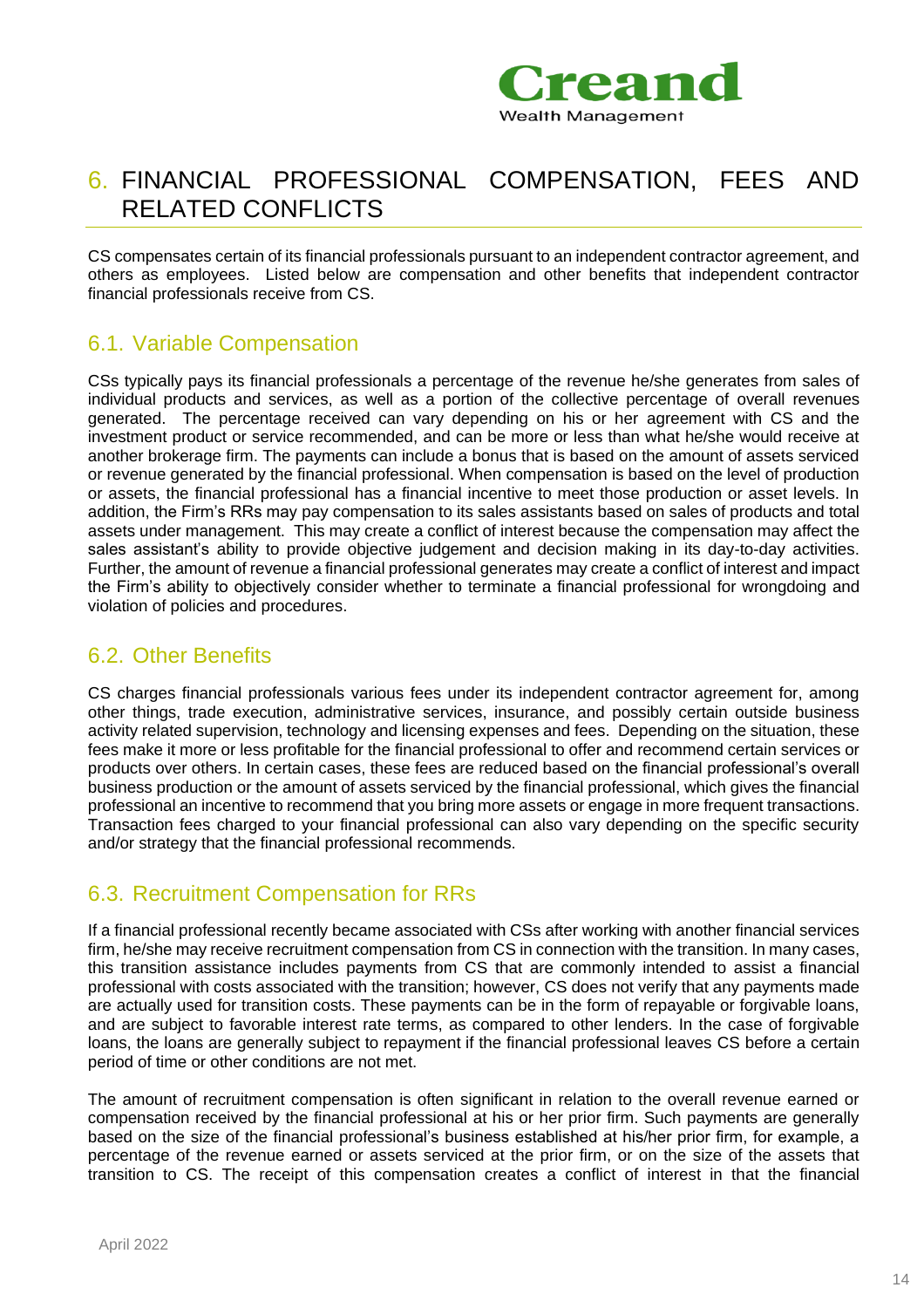

professional has a financial incentive to recommend that a customer open and maintain an account with CS for advisory, brokerage and/or custody services, and to recommend switching investment products or services when it may not be in the customer's best interest to do so.

### 6.4. Financial Professional's Outside Business Activities

Financial professionals of CWM are permitted to engage in certain outside business activities other than the provision of brokerage and advisory services through CWM and in certain cases, a financial professional could receive more compensation, benefits and non-cash compensation through the outside business than through CWM. Some financial professionals (e.g. Foreign Associates) of CWM may be general partners, limited partners, directors, board members of other financial or non-financial institutions, and these financial professionals may also refer customers to those other service providers and receive referral fees. For example, a financial professional could provide advisory or financial planning services through an unaffiliated investment advisory firm, or sell fixed insurance products separately through an insurance agency not affiliated with CWM In those circumstances, the financial professional would be subject to the policies and procedures of the third-party insurance agency related to the sale of insurance products and would have different conflicts of interest than when acting on behalf of CWM. A financial professional may earn compensation, benefits and non-cash compensation through the third-party insurance agency and may have an incentive to recommend you purchase insurance products away from CS. If you engage with a financial professional for services separate from CS, you may wish to discuss with him/her any questions you have about the compensation he/she receives from the engagement as well as the amount of time they dedicate to serving CS customers. Additional information about your financial professionals' disclosed outside business activities is available on FINRA's website a[t http://brokercheck.finra.org.](http://brokercheck.finra.org/) You can also ask your CM financial professional for a copy of their most recent Form ADV Part 2B Supplement for those individuals associated with CM.

### 6.5. Compensation for Other Services

CWM and its financial professionals can offer various types and combinations of advisory and brokerage programs, platforms and services, and earn differing types and amounts of compensation depending on the type of service, program or platform in which you participate. This variation in compensation can incentivize a financial professional to recommend services, programs or platforms that generate more compensation than others. For example, if you expect to trade securities frequently in your account, a brokerage account in which you pay a commission for each transaction may generate more compensation for your financial professional than an advisory account that generates compensation in the form of investment advisory fees based on total assets under management.